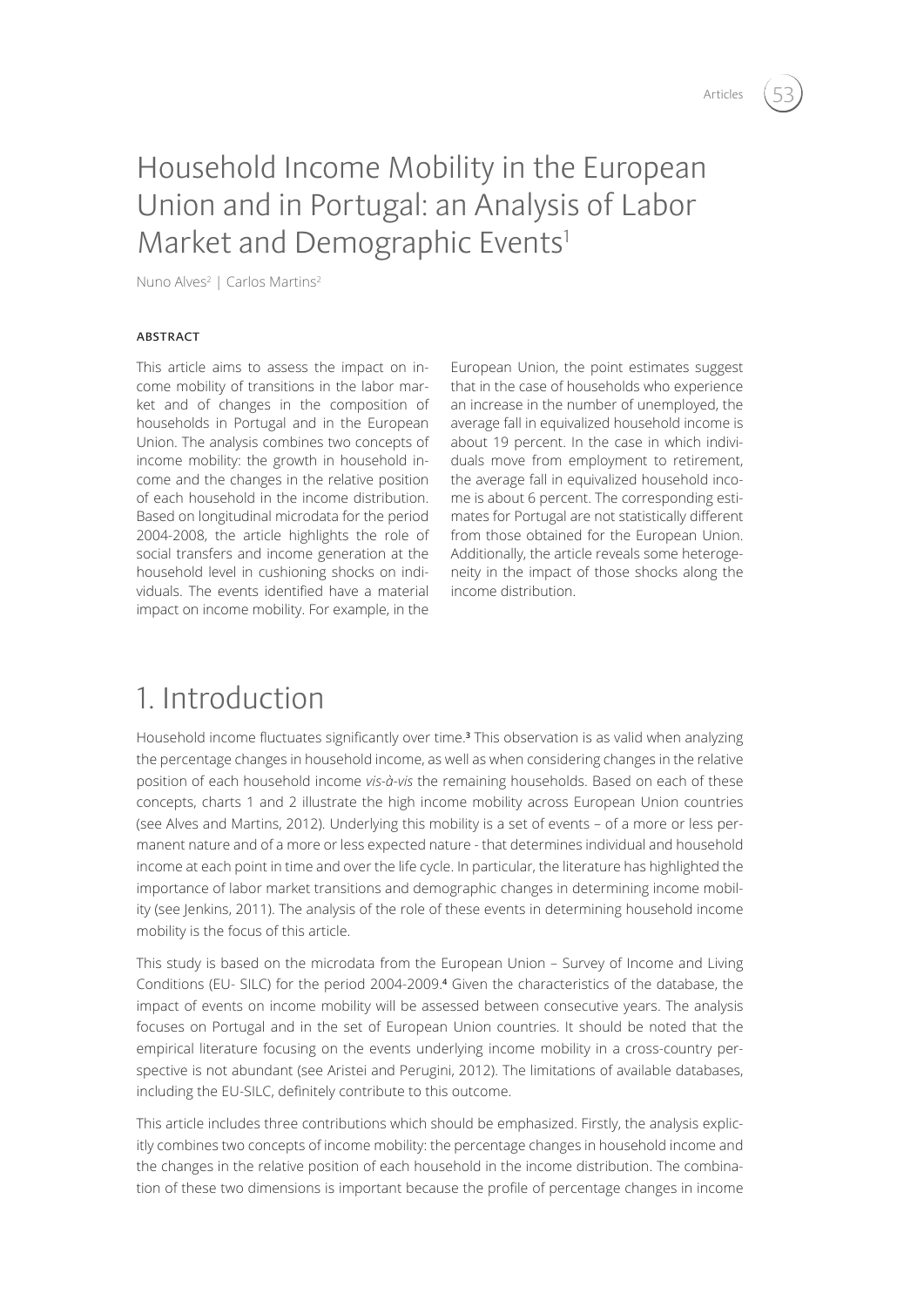does not necessarily coincide with the profile of percentile changes in the income distribution. This finding may be particularly relevant in the tails of the income distribution. Secondly, the EU-SILC database allows disaggregating the several sources of income of individuals and of the household. Thus, it is possible to trace the role of the family and of social transfers (at the individual and household levels) in cushioning the impact of labor market and demographic events. Thirdly, the article includes an analysis of the heterogeneity of the impact of events by income decile. This contribution extends the analysis usually undertaken in the literature for individuals in the left tail of the income distribution, which focuses on events that determine entries and exits from poverty (see Bane and Ellwood, 1986).

The remainder of the paper is organized as follows. Section 2 presents the database and characterizes the demographic and labor market events under analysis. Section 3 describes a decomposition of the evolution of household income after the events, starting from gross income at an individual level and adding the several income sources yielding household disposable income. Section 4 presents a multivariate analysis aimed at quantifying the impact of each event on household income in light of the two income mobility concepts described above. Section 5 concludes.

## 2. The database and the events

### 2.1. The data

The sample used in this article is based on the EU-SILC longitudinal data. This database resulted from the creation at the European level of a program on harmonized statistics on income and living conditions of households, taking place annually since 2004. Each year, the EU-SILC project involves the collection of information at the individual level and for the respective household, resulting in a cross section database, as well as a longitudinal database. The sample underlying each longitudinal database is based on four subgroups of equal size and each one representative of the total population. Each year, the subgroup that completes four years is dropped from the



#### Chart  $1 \cdot$  Distribution of the rate of change of income between t-1 e t



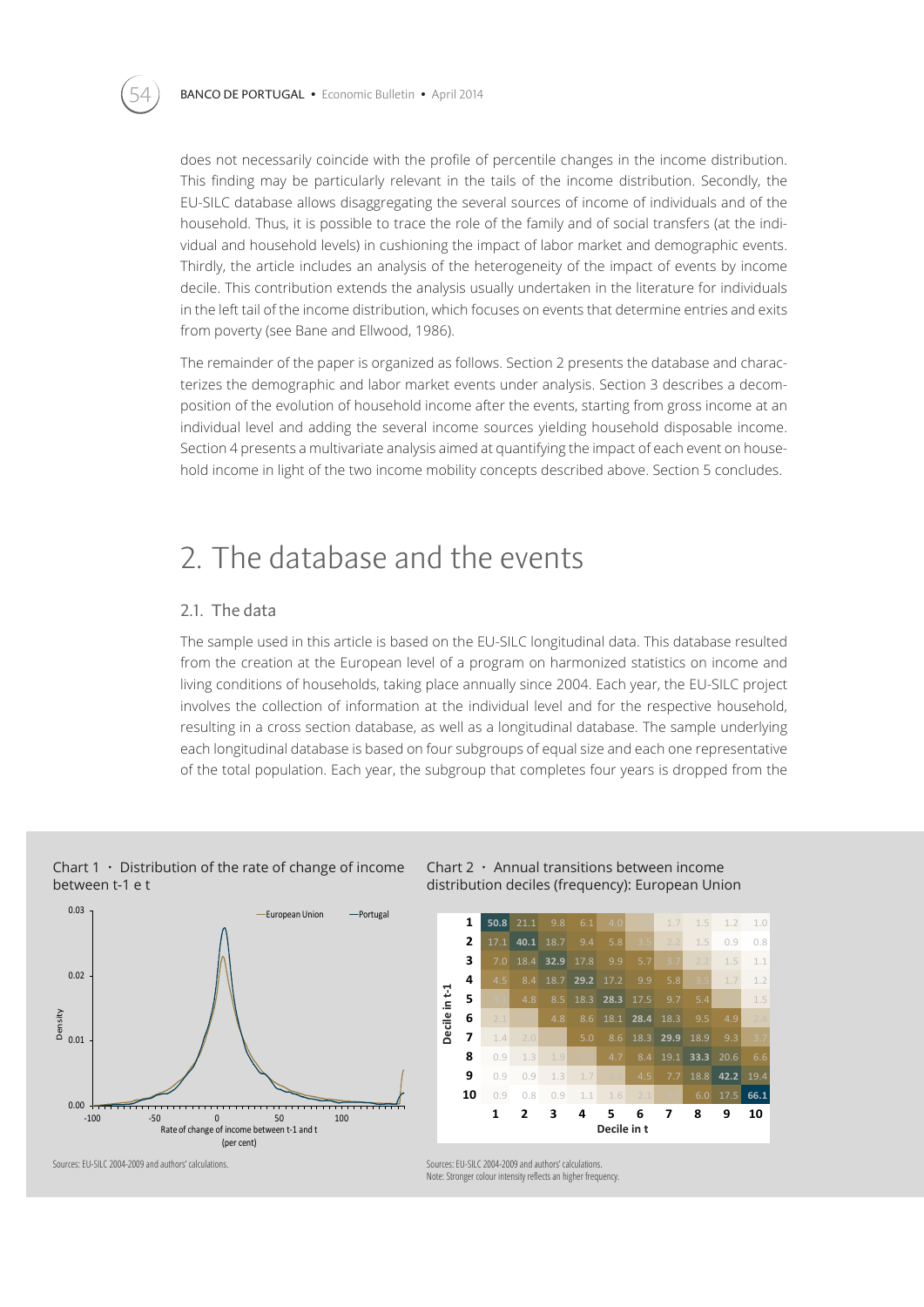sample and replaced by another equivalent, meaning that each individual or family can only be followed by a period of four years. The analysis considers a range of up to twenty nine European countries. In the following sections, the whole set of countries available in each sample is referred to as the European Union. It must be underlined that the country coverage in the available databases is not uniform. For example, the longitudinal database for Germany is only available in 2006 and the cross-section database for France is not available in 2008.

This study is based on longitudinal databases between 2005 and 2009. The unit of analysis consisted in pairs of incomes for a given household or individual in two consecutive years, to ensure the computation of annual changes in income (or changes in percentiles of the income distribution). To exclude extreme percentage changes, households with income smaller than the first percentile of the income distribution in the database (which corresponds to an annual income of 600 euros) were not included in the sample. The income percentiles and deciles for each country / year were computed with the cross-sectional database.

The household income in each year refers to the equivalent disposable income for a period of twelve months, at constant 2008 prices. Note that, in most countries, this period corresponds to the previous calendar year, which implies that information concerning income incorporated in our analysis ends in 2008. Household income is the sum of incomes earned by each individual in the household, including labor income, pensions or other social transfers, with other household income (including property income) and other transfers (in particular, from the government) received by the family as a whole, net of direct taxes. Once deflated, the household income, as well as the above mentioned components, are divided by the number of equivalent adults in each family (according to modified equivalence scale of the OECD, which takes into account the size and composition of the household) to calculate the equivalent income of each household member.**5** Thus, household income is assumed to be fully shared within the family.

All results presented in this study were calculated using the sample weights available in the longitudinal databases.**6** Given the characteristics of the sample, the two-year longitudinal weights from the database of the respective year were primarily used, and if these did not exist, the same weights of the database of the previous year. The records to which it was not possible to assign weights were excluded from the analysis.

Considering all these criteria, the final sample corresponds to about 530 000 pairs of income for households in the European Union and about 9500 pairs of income for households in Portugal.

Finally, it should be noted that all the computations for the European Union are based on data for each country individually considered. Accordingly, all references to income distribution in the European Union should be understood as an aggregation of income distributions of each individual country. For example, when reporting results on changes in percentiles of income in the European Union, these results are based on the aggregation of those changes calculated for each individual country.

### 2.2. The characterization of events

This study aims to analyze household income mobility associated with events in the labor market and with demographic events. The events must concur with the reference period of household income. As mentioned previously, this period, in most countries, covers the calendar year immediately preceding the date of survey. Regarding the events in the labor market, the database includes information on the economic situation of each individual in each month of the income reference period, namely if the individual is employed (in full or part time), unemployed, retired,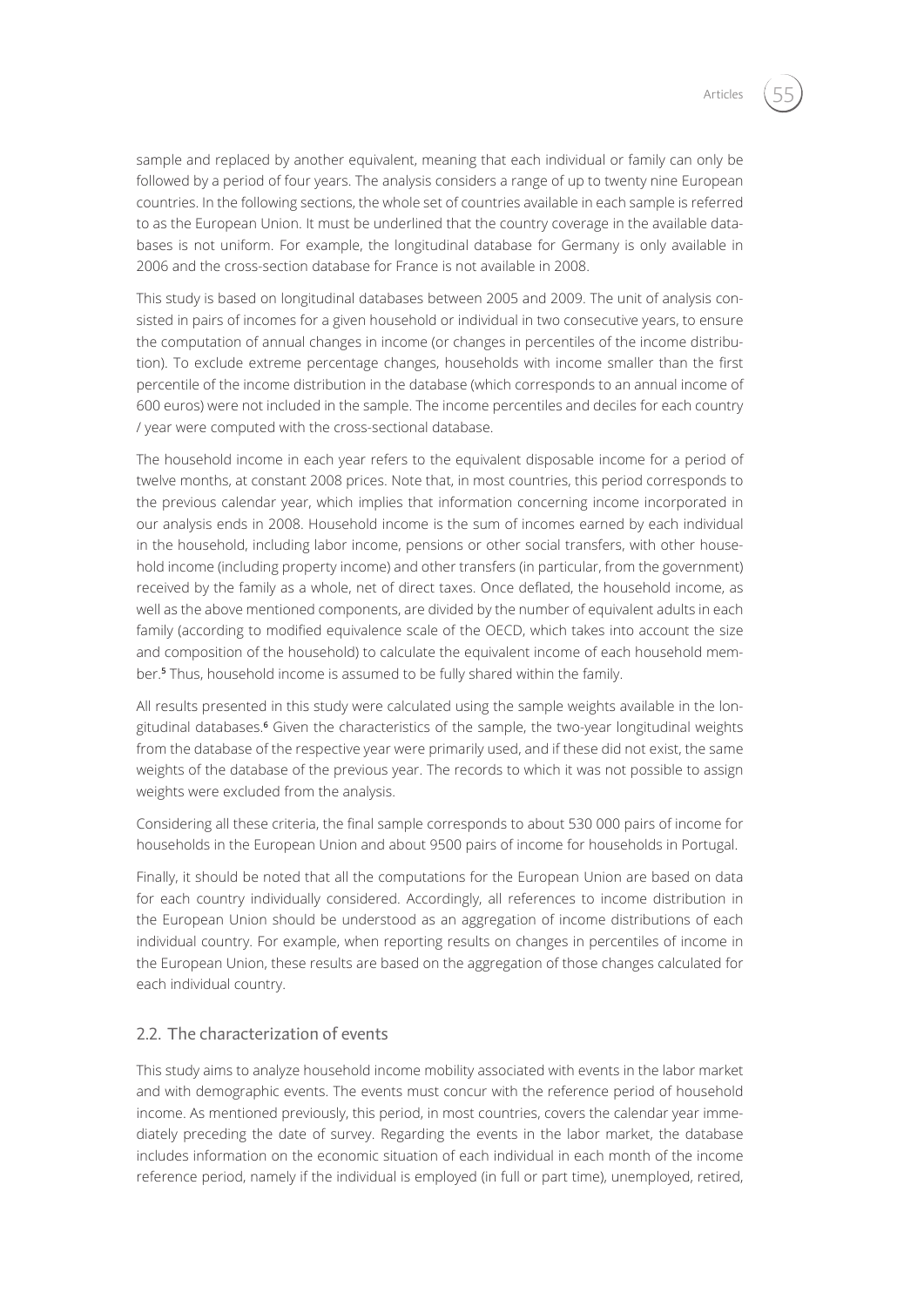or in other types of inactivity. Thus, an individual is considered to be working (in full or part-time) if she works more than six months during the income reference period. A similar procedure was adopted for the other possible situations, that is, an individual is unemployed, retired or other inactive, if she is in that specific situation for more than six months during the income reference period.

Based on this hypothesis, it was possible to define transitions in the labor market for each individual in two consecutive years (for example, an individual moving from a situation of working, *i.e*. being more than six months working, to a situation of unemployment, that is, being more than six months unemployed). These individual events were then redefined at the household level in the five events considered in the analysis: (i) increase in the number of working individuals in the household, (ii) increase in the number of unemployed individuals in the household who were working in the previous year, (iii) increase in the number of unemployed individuals in the household who were in another situation of inactivity in the previous year, (iv) increase in the number of retired individuals in the household who were working in the previous year and, finally, (v) increase in the number of retired individuals in the household who were not working in the previous year. With regard to demographic events, three events were considered (i) increase in the number of individuals in the household (excluding increases due to births), (ii) decrease in the number of individuals in the household and (iii) households in which one or more births were registered in the income reference period.

The sample frequency of events in the European Union and Portugal is presented in table 1. The table shows that the most frequent events are those that are associated with an increase in the number of working individuals in the household (with around 8 and 9 percent of occurrences in the sample). The second most frequent events are changes in the household size (not resulting from births). It is also possible to observe that the frequency of households where more than one event occurred simultaneously is relatively small, both in the European Union and in Portugal, although not negligible in terms of magnitude.

|                                                            |       | <b>European Union</b> |                                                                               | Portugal |                                                  |                                                   |  |
|------------------------------------------------------------|-------|-----------------------|-------------------------------------------------------------------------------|----------|--------------------------------------------------|---------------------------------------------------|--|
|                                                            | Event | with other<br>events  | Intersection Intersection<br>with other<br>labor market demographic<br>events | Event    | with other<br>labor market demographic<br>events | Intersection Intersection<br>with other<br>events |  |
| Labor market events                                        |       |                       |                                                                               |          |                                                  |                                                   |  |
| Increase in the number of individuals<br>in the household: |       |                       |                                                                               |          |                                                  |                                                   |  |
| working                                                    | 8.3   | 0.5                   | 1.4                                                                           | 9.1      | 0.8                                              | 1.1                                               |  |
| unemployed (working in t-1)                                | 1.7   | 0.2                   | 0.3                                                                           | 3.2      | 0.3                                              | 0.5                                               |  |
| unemployed (inactive in t-1)                               | 1.4   | 0.2                   | 0.2                                                                           | 1.7      | 0.2                                              | 0.3                                               |  |
| retired (working in t-1)                                   | 1.9   | 0.2                   | 0.2                                                                           | 3.3      | 0.3                                              | 0.3                                               |  |
| retired (not working in t-1)                               | 2.0   | 0.2                   | 0.2                                                                           | 2.6      | 0.3                                              | 0.3                                               |  |
| Demographic events                                         |       |                       |                                                                               |          |                                                  |                                                   |  |
| Increase in the number of individuals<br>in the household: | 4.9   | 0.9                   | 0.2                                                                           | 3.4      | 0.7                                              | 0.1                                               |  |
| Decrease in the number of individuals<br>in the household: | 5.2   | 1.1                   | 0.1                                                                           | 5.4      | 1.4                                              | 0.0                                               |  |
| At least 1 birth in the household                          | 2.3   | 0.3                   | 0.2                                                                           | 1.5      | 0.4                                              | 0.1                                               |  |
| Total number of observations in the<br>sample              |       | 526065                |                                                                               |          | 9539                                             |                                                   |  |

#### Table 1 • Frequency of events | Values in percentage of total sample

Sources: EU-SILC 2004-2009 and authors' calculations.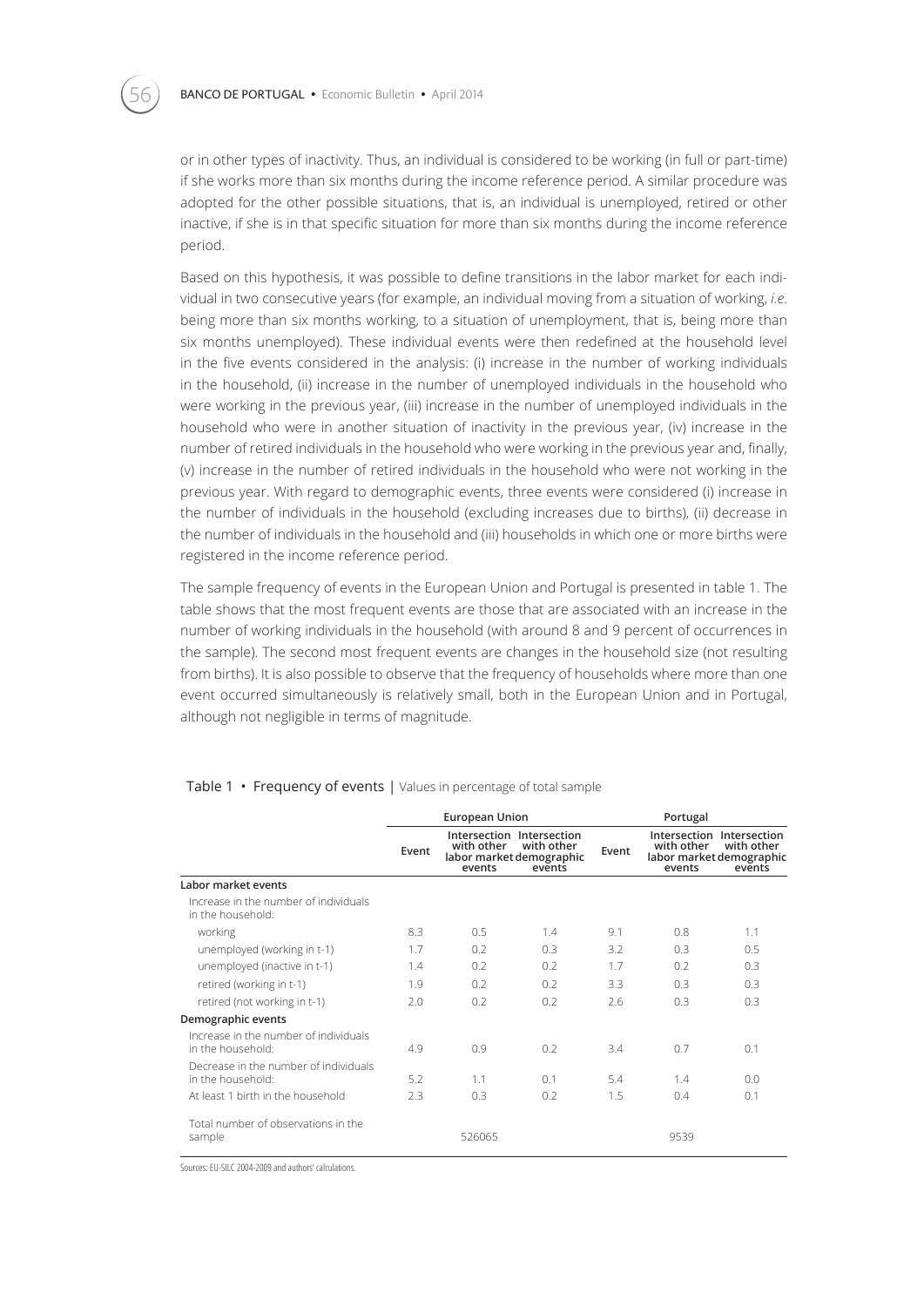# 3. A decomposition of the impact of the events: from individual income to household income

The transmission of an idiosyncratic event in the labor market to household income occurs through several mechanisms. In particular, there are mechanisms that smooth the impact of those events, particularly through the increase in the labor supply of other household members, transfers between households and net transfers from the government (see Blundell *et al*., 2014). This section aims to explore the richness of the EU-SILC data to illustrate some of these mechanisms.

In this context, chart 3 shows, for the households involved in each of the five events identified in the labor market, a decomposition of the average rate of change of household income into the following contributions: (i) labor income of individuals affected by the event; (ii) social transfers and pensions of individuals affected by the event; (iii) labor income, social transfers and pensions of other household members; (iv) other household income; (v) taxes paid. Note that the underlying sample in chart 3 excludes all the cases in which events in the labor market occur simultaneously with demographic events, in order to focus on the impact of the former.

The chart clearly illustrates the important role of the household and the government in cushioning the impact on family income of individual transitions in the labor market.

In the case of an increase in the number of working individuals in the household, in the European Union, household income increases 18.5 percent on average. The positive contribution of labor income earned by individuals who become workers (27.8 percentage points) is moderated both by a reduction in the respective social benefits (contribution of -2.2 percentage points) and by an increase in taxes paid by the household (contribution of -6.5 percentage points). Similarly, in the case of an increase in the number of unemployed individuals who were workers in the previous year, the direct negative contribution in labor income (-33.3 percentage points) is mitigated by an



Chart 3 • Decomposition of the impact of labor market events | Contribution of each component to the rate of change of equivalized household income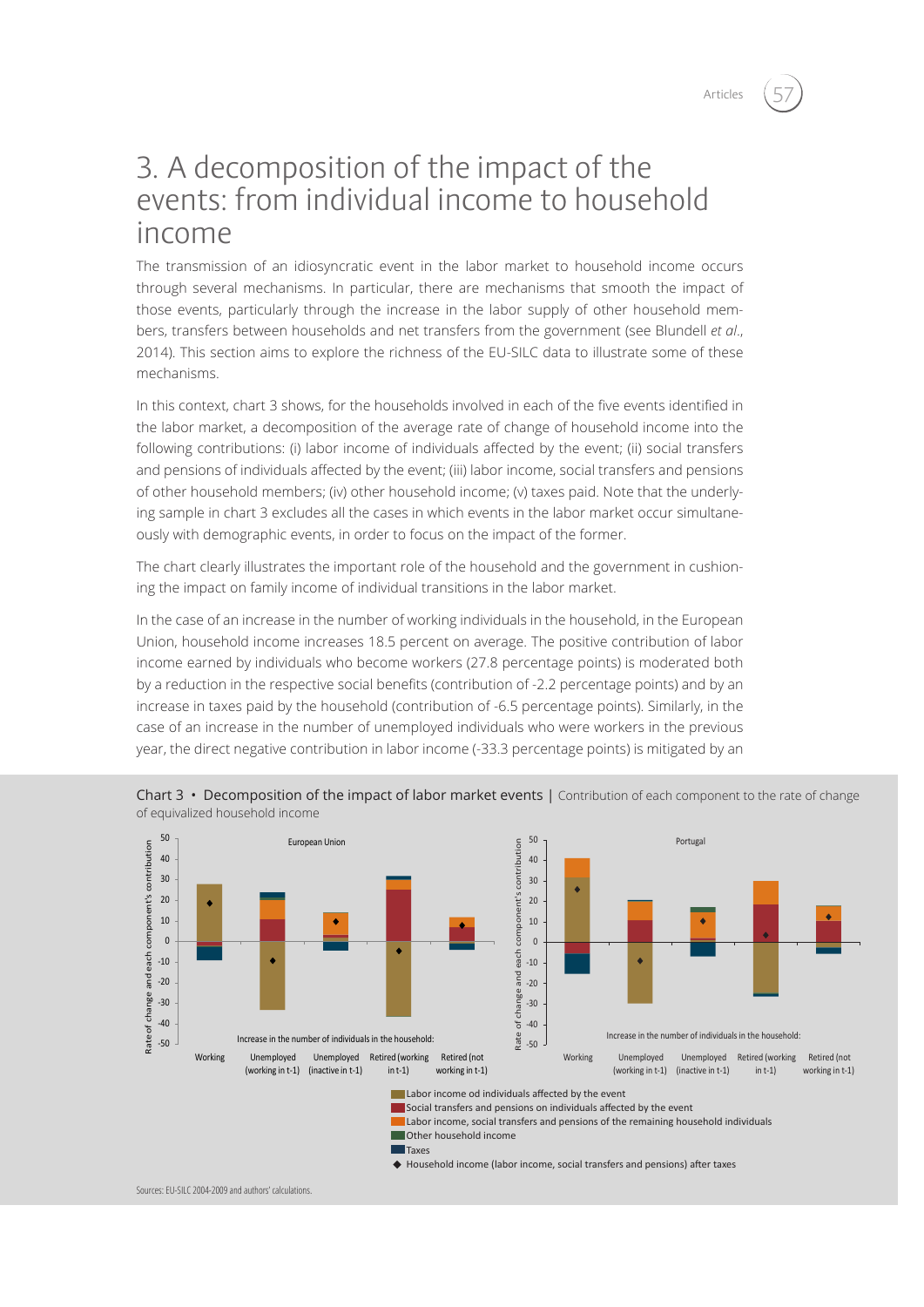increase in unemployment and other social benefits (contribution of 10.9 percentage points), by the reduction of taxes paid (contributing 2.5 percentage points), as well as by a positive contribution from income earned by other household individuals who did not suffer the shock (contribution of 9.3 percentage points). Notice that the positive contribution of income earned by other household members is common to both events in which there is an increase in the number of unemployed in the household. This suggests that, in a situation of unemployment, the remaining household members tend to intensify their participation in the labor market (see Bredtmann *et al*., 2014). This conclusion is similar both in the European Union and in Portugal.

Finally, in a situation of transition to retirement, the significant reduction of labor income is largely offset by an increase of social transfers and pensions. Again, the income of other household members increases, both in the European Union and (sizeably) in Portugal. The transition from inactivity to retirement increases the income of these individuals, reflecting an increase in pensions. There is also an increase in the income of other household members, as well as a reduction of taxes paid by these families. These effects are similar in the European Union and in Portugal.

An additional event that deserves attention is the birth of a child. This event is associated with a decrease in equivalent household income (about 4 per cent in the European Union and around 1.5 percent in Portugal). This result is largely determined by the increase in the size of the household reflected in the equivalence factor. In fact, expunging this scale effect, the total income of these households increases by about 10 percent, both in the European Union and in Portugal. This rise is primarily supported, as would be expected, by the increase in social transfers.

# 4. The impact of events on household income mobility

### 4.1. The empirical model

In this section, the impact of events on household income mobility is assessed based on multivariate regressions that control for several demographic and socioeconomic characteristics of families. Two econometric models were estimated. In the first model, we assess the impact of events on the annual rate of change of household income. In the second model, the dependent variable is the change in the households' position in the percentiles of the income distribution, calculated for each year and country.

The panel built with the EU-SILC is inevitably limited in the time series dimension. The final sample used to estimate the models has an average time-series length of only 1.7 years. Thus we chose to present the results obtained by estimating a pooled OLS model, with binary variables to capture information concerning each period and every country. It should be noted that the estimation of models with random effects or fixed effects pointed to similar results *vis-à-vis* the pooled OLS.

To control for the effects of demographic and socioeconomic characteristics, the models include a set of variables observed at the household level in the year prior to the event. In particular, these variable are related to the share of individuals in the household in different age groups (between 16 and 34 years, 35 and 49 years, 50 and 64 years and over 64 years) and to the share of individuals with different levels of education (primary, secondary and tertiary education). Additionally, to take into account the degree of participation of the household in the labor market the models include the share of months in which the individuals in the family were working, unemployed, retired or in other forms of inactivity. Finally, variables related to the size of the household and to the number of children were also considered.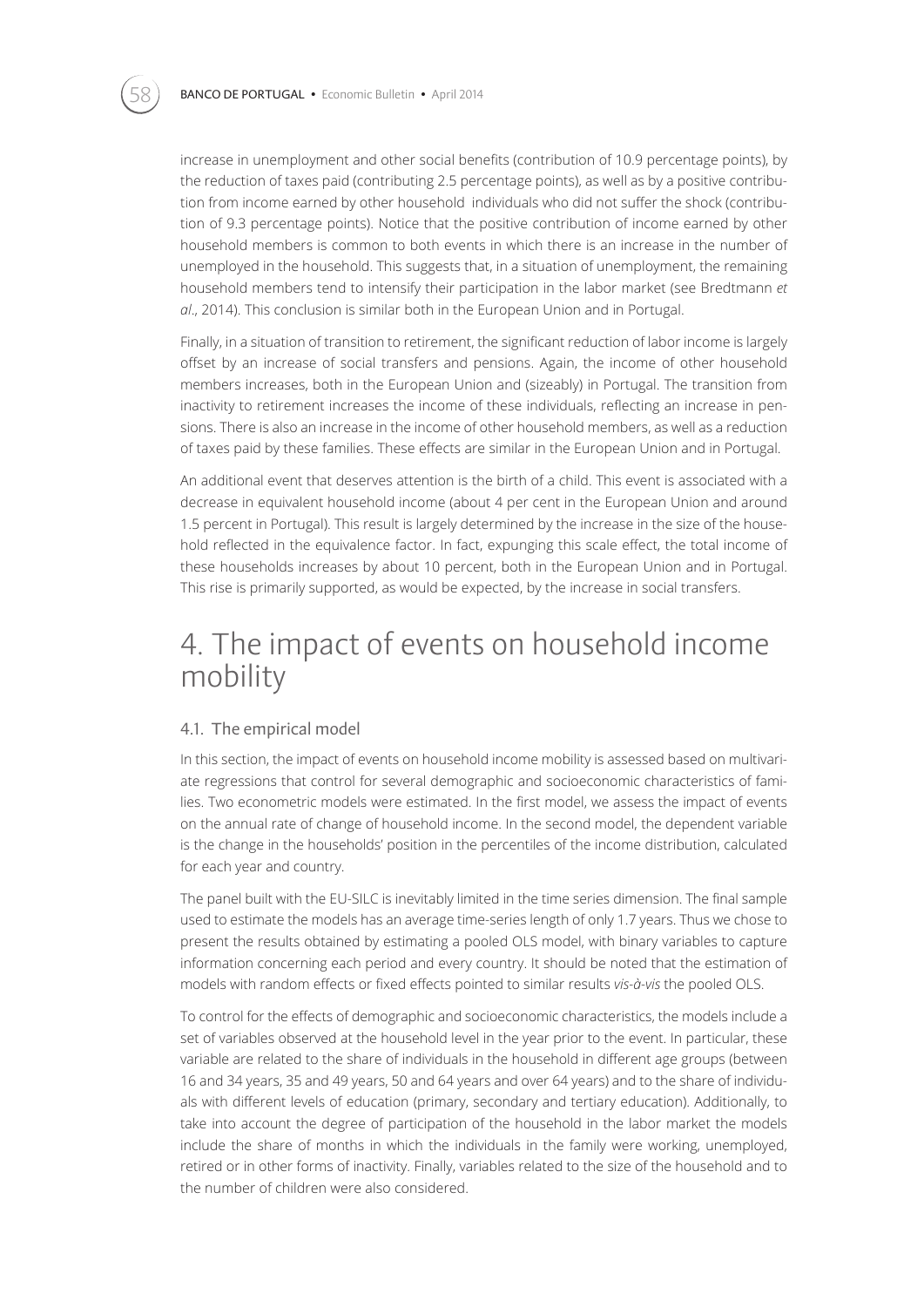### 4.2. The results

Table 2 presents the main results of the model. Columns (1) and (2) present the estimates of the impact of each event on the percentage change in household income, respectively for the European Union and for Portugal. In turn, columns (3) and (4) report the estimates of the impact on percentile changes in the income distribution. The results point to conclusions which are globally consistent with the descriptive analysis presented in Section 3 .

Firstly, as expected, the participation in the labor market has a significant impact on household income mobility. In the case of the European Union, an increase in the number of individuals working in the household is associated with an increase of about 22 percent in household income, which represents an increase of 7.3 percentiles in the income distribution. The corresponding figures for Portugal are 31 percent and 9.4 percentiles, respectively.

Secondly, the impact on income mobility due to transitions to unemployment or to retirement depends crucially on the prior status of the individual in the labor market (as already observed in Section 3). In the European Union, in the case in which individuals move from employment to unemployment, the average fall in household income is about 19 percent (a fall of about 10 percentiles in the income distribution). In the case in which individuals move from employment to retirement, the average drop in family income is around 6 percent (around 5 percentiles in the income distribution). In the case of individuals not previously working, the transition to unemployment or retirement has a small or non-significant impact on household income mobility.

Thirdly, the estimates obtained for Portugal do not differ qualitatively from those obtained for the European Union. In quantitative terms, the point estimates suggest that the impact on household income from an increase in the number of workers is stronger in Portugal and that the negative impact on income from transitions to unemployment or to retirement is relatively smaller in Portugal. However, in these latter cases, the differences are not statistically significant.

Finally, demographic changes also have a significant impact on household income mobility. In case of changes in household composition and size (excluding births), the evidence for the

|                                                                        | Income change (per cent) |          |                 |       | Number of percentiles |            |                 |       |
|------------------------------------------------------------------------|--------------------------|----------|-----------------|-------|-----------------------|------------|-----------------|-------|
| Dependent variable                                                     | European Union<br>(1)    |          | Portugal<br>(2) |       | European Union<br>(3) |            | Portugal<br>(4) |       |
|                                                                        |                          |          |                 |       |                       |            |                 |       |
| Labor market events (between t-1 and t)                                |                          |          |                 |       |                       |            |                 |       |
| Increase in the number of individuals in the household:                |                          |          |                 |       |                       |            |                 |       |
| working                                                                | 22.1                     | $***$    | 31.0            | $***$ | 7.3                   | $***$      | 9.4             | $***$ |
| unemployed (working in t-1)                                            | $-18.8$                  | $***$    | $-14,3$         | $***$ | $-10.1$               | $***$      | $-9,1$          | $***$ |
| unemployed (inactive in t-1)                                           | 0,7                      |          | 1,7             |       | $-0.4$                |            | 0,6             |       |
| retired (working in t-1)                                               | $-6,0$                   | $***$    | $-3.8$          |       | $-4.7$                | $***$      | $-1,8$ *        |       |
| retired (other inactive or unemployed in t-1)                          | 1,3                      |          | 9,4             | $***$ | 1.5                   | $***$      | $2.9$ **        |       |
| Demographic events (between t-1 and t)                                 |                          |          |                 |       |                       |            |                 |       |
| Increase in the number of individuals in the household: <sup>(a)</sup> |                          | $3.6***$ | 3,3             |       | 0,3                   |            | 1,0             |       |
| Decrease in the number of individuals in the<br>household              | $-3.8$                   | $***$    | $-4,2$ *        |       | $-3.9$                | $***$      | -4,8            | $***$ |
| At least 1 birth in the household                                      | $-12,1$                  | $***$    | $-6,6$          |       |                       | $-6,6$ *** | $-4,7$          | $***$ |
| Number of observations                                                 | 526065                   |          | 9539            |       | 526065                |            | 9539            |       |

### Table  $2 \cdot$  The impact of transitions in the labor market and of demographic changes on household income mobility

Sources: EU-SILC 2004-2009 and authors' calculations.

Notes: 1) Model: Pooled OLS. 2) All regressions include country and year fixed effects. In addition, the share of household individuals in different age groups, the share of individuals with different levels of education, the share of months that household individuals were working, unemployed, retired or in other forms of inactivity as well as variables related to the size of<br>the household and to the number of significance (based on robust t-ratios). 5) EU-SILC 2005-2009 longitudinal data. (a) except births.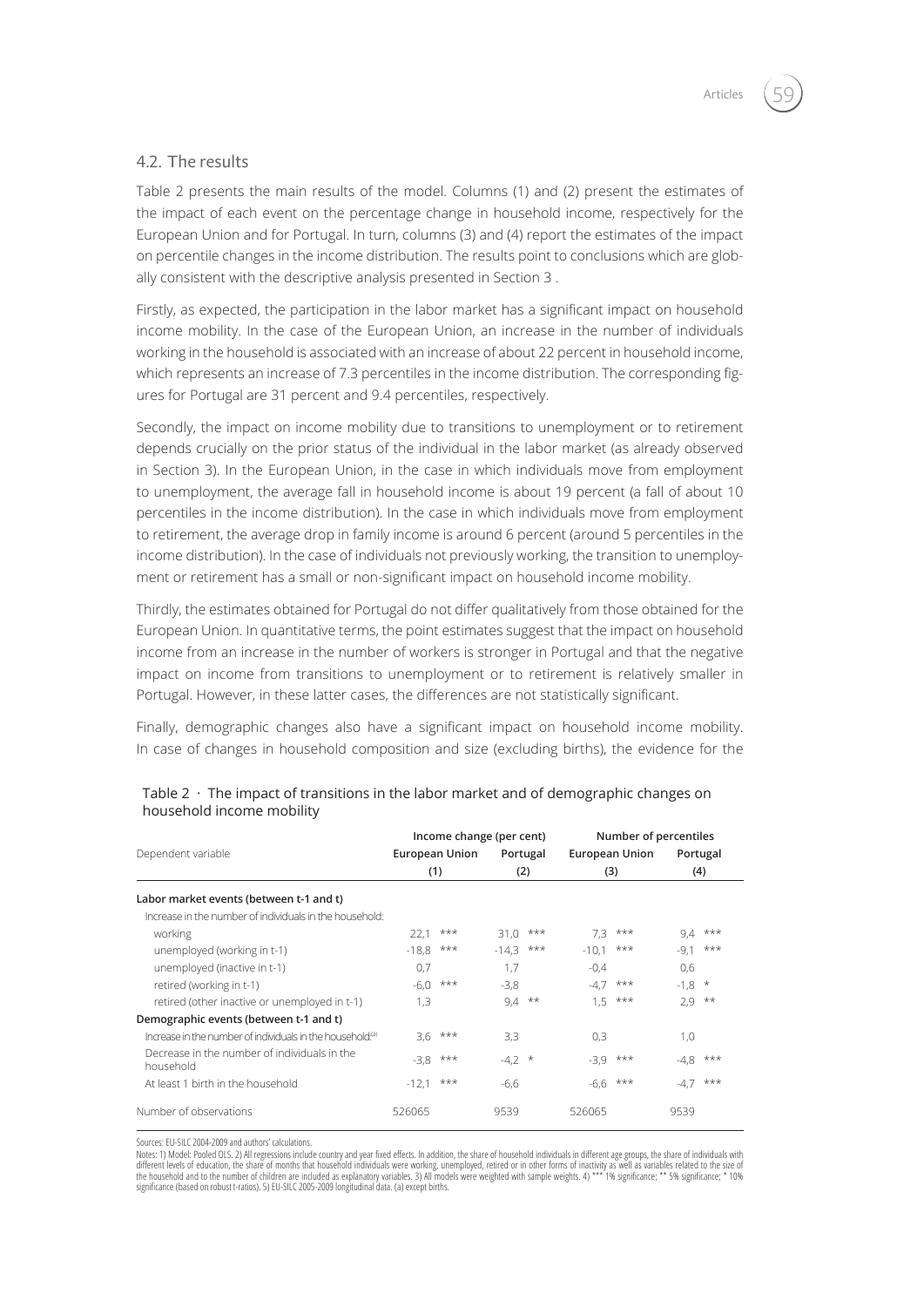European Union is close to the one estimated for Portugal, although the significance of the coefficients is clearly stronger in the former. These events cover a wide variety of situations, with very heterogeneous implications on income mobility. Thus, on average, the estimated impact is likely to be associated with the increasing or declining economies of scale (depending on the event), as captured in the OECD equivalence scale.**7** This contributes to explain the estimated decline in (equivalent) income and in the percentiles of the income distribution stemming from a reduction in the number of individuals in the household. Conversely, the birth of a child is associated with a decline in household equivalent income, mechanically contributing to a downward mobility of family income. In this case, the estimated impact for the European Union is higher than the one estimated for Portugal (this result is partly associated with the fact that the average size of households with births is relatively higher in Portugal).

The estimates presented in table 2 reflect the average household mobility after the identified events. An interesting question that can arise in this context is whether this mobility varies along the income distribution. Chart 4 contributes to answer this question in the case of three labor market events: (i) an increase in the number of individuals working; (ii) an increase in the number of unemployed individuals (after working); (iii) an increase in the number of retired individuals (after working). The three panels on the left show the percentage change in income in each of the events, for each decile of the income distribution. The three panels on the right show the estimates for the change in percentiles. The analysis focuses on the European Union, given that the sample for the case of Portugal becomes rather small (however, the chart shows the point estimates for Portugal whenever statistically significant).

In the case of an increase in the number of individuals working (first row in chart 4), the evidence suggests that the impact on income mobility is decreasing along the income distribution. In fact, in the lowest deciles of the income distribution, an increase in the number of workers implies a very substantial increase in household income (in the case of the first decile of the distribution, the percentage change in income amounts to over 50 percent, which corresponds to an increase of more than 10 percentiles in the income distribution). These values converge to zero in the highest decile of the income distribution. The figure referring to the percentage change in income also shows the sensitivity in the case of low incomes (even after excluding from the sample the households in the lowest income percentile, as mentioned in Section 2). This issue does not affect the analysis of changes in income percentiles.

The case of an increase in the number of unemployed individuals (second row of the panel) shows the importance of combining the analysis of percentage changes in household income with the changes in the relative position of each household in the income distribution. In fact, focusing on the change of household income, the conclusion is of a relatively stable impact over the income distribution (excluding the first decile). However, the analysis of percentile transitions reveals a different conclusion, with the negative impact of an increase in the number of unemployed increasing over the income distribution, from about -7 percentiles in the first decile to around -16 percentiles in the tenth decile.

In the case of an increase in the number of retirees, the analysis by income deciles reveals that the statistical significance of the estimated fall in household income, as well as in the percentiles of the income distribution, is associated with upper median of the income distribution. Again, this finding illustrates the importance of taking into account the heterogeneity across the income distribution when analyzing the mobility of household income.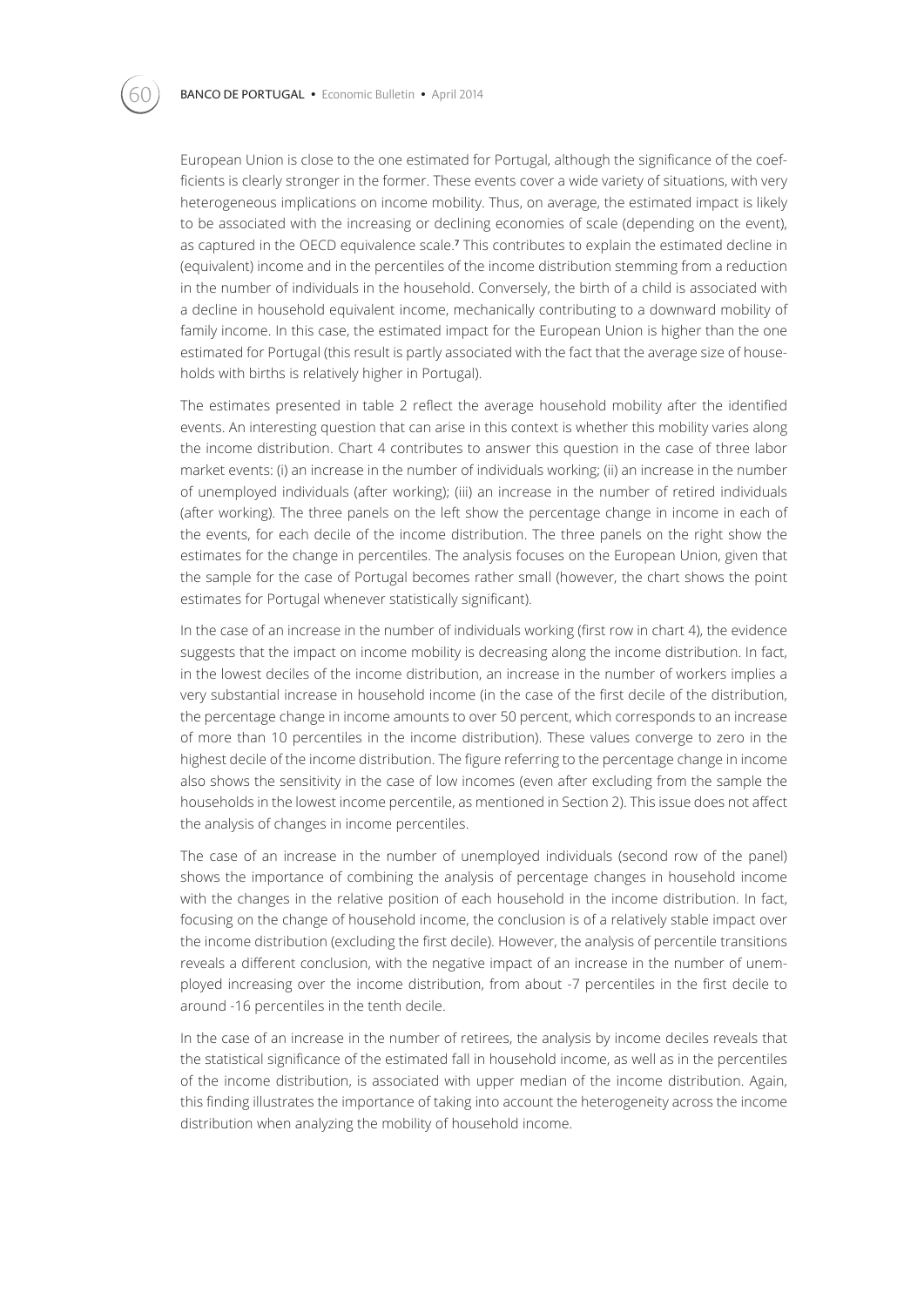



#### Chart  $4 \cdot$  Impact on household income mobility, by decile of the household income distribution

**Rate of change in income Percentile change in income distribution**

Increase in the number of working individuals Increase in the number of working individuals



Increase in the number of unemployed individuals who were working in the previous year



Increase in the number of unemployed individuals who were working in the previous year



Increase in the number of retired individuals who were working in the previous year

-30.0

-20.0

 $-10.0$ 

Per cent

Per cent

0.0

10.0

Increase in the number of retired individuals who were working in the previous year

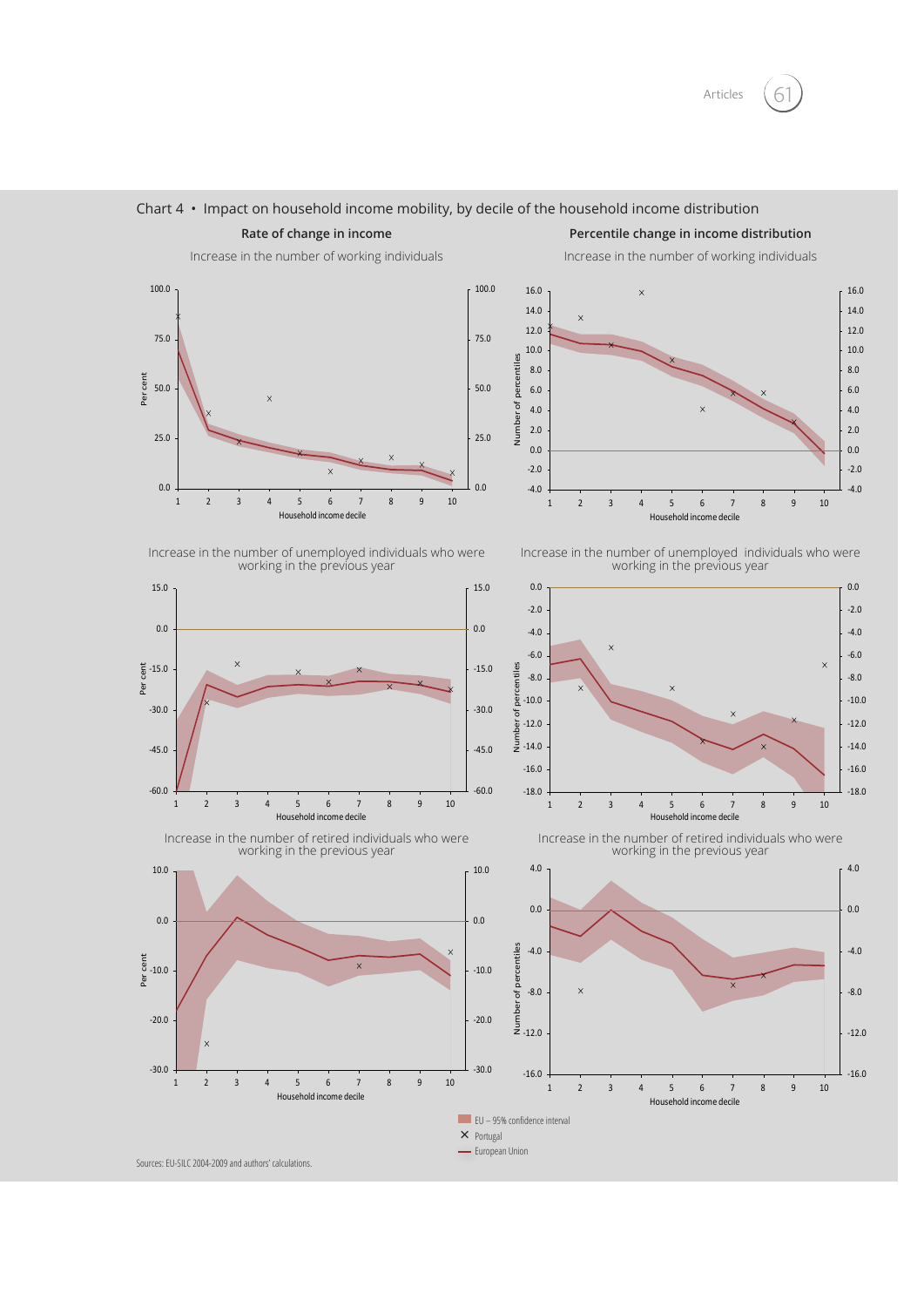# 5. Conclusions

This article assesses the impact of labor market transitions and of changes in the composition of households on income mobility in Portugal and in the European Union. Given the limitations of the database, the analysis aimed at documenting the impact of these events on household equivalent income, rather than finding the corresponding fundamental explanations. Additionally, it should be noted that the available information does not allow identifying the full set of events that contribute to the mobility of household income.

The evidence supports the idea that household income mobility depends significantly on idiosyncratic events in the labor market, on the family context (and changes in this context), as well as on the set of State transfers. For example, in the European Union, the point estimates suggest that in the case of households where the number of unemployed increases the average fall in family income is about 19 per cent. In the case in which individuals move from employment to retirement, the average fall in household income is about 6 percent. The corresponding estimates for Portugal are not statistically different from those obtained for the European Union. Additionally, there is significant heterogeneity in the impact of events along the income distribution. The average impact on household income is thus an insufficient statistic for a full analysis of these events. The study also confirmed the importance of complementing the analysis of changes in income with changes in the relative position of households in the income distribution. The combination of these two perspectives is especially relevant when analyzing the tails of the distribution.

Extending the sample period with new waves of the EU-SILC should strengthen the results, as well as allow extending the work in new directions. In particular, it should be interesting to undertake the analysis for the different countries of the European Union, as well as evaluating the impact of the European recession that began in 2009, particularly taking into account the heterogeneity along the income distribution.

#### Notes:

1. The authors would like to thank the ideas and comments of António Antunes, Diana Bonfim, Mário Centeno, Isabel Horta Correia, Inês Gonçalves, José Ferreira Machado, Hugo Reis, as well as participants in the internal seminar Exchange in the Economics and Research Department of Banco de Portugal. The opinions expressed in this article are the sole responsibility of the authors and do not necessarily coincide with those of Banco de Portugal.

2. Banco de Portugal, Economics and Reseach Department.

3. In this article, the terms family and household will be used interchangeably.

4. For more details, see http://epp.eurostat.ec.europa.eu/portal/page/portal/microdata/eu\_silc.

5. According to this equivalence scale, the first adult in the family has a weight of 1, the remaining adults have a weight of 0.5 and children (under 14 years) have a weight of 0.3.

6. These weights are constructed to allow an extrapolation from the sample to the entire population.

7. For example, in the case of a household with two adults which earn, on average, 7500 euros each, the equivalent income of each household member is 10000 euros ((7500+7500)/1.5). In case the household breaks up, each individual would be attributed an equivalent income of 7500 euros.

## **REFERENCES**

Alves, N. and C. Martins (2012), "Mobility and income inequality in the European Union and in Portugal", *Economic Bulletin Summer 2012*, Banco de Portugal.

Aristei, D. and C. Perugini (2012), "The drivers of income mobility in Europe", *ECINEQ Working Paper, No. 2012-262.*

Bane, M. and D. Ellwood (1986), "Slipping into